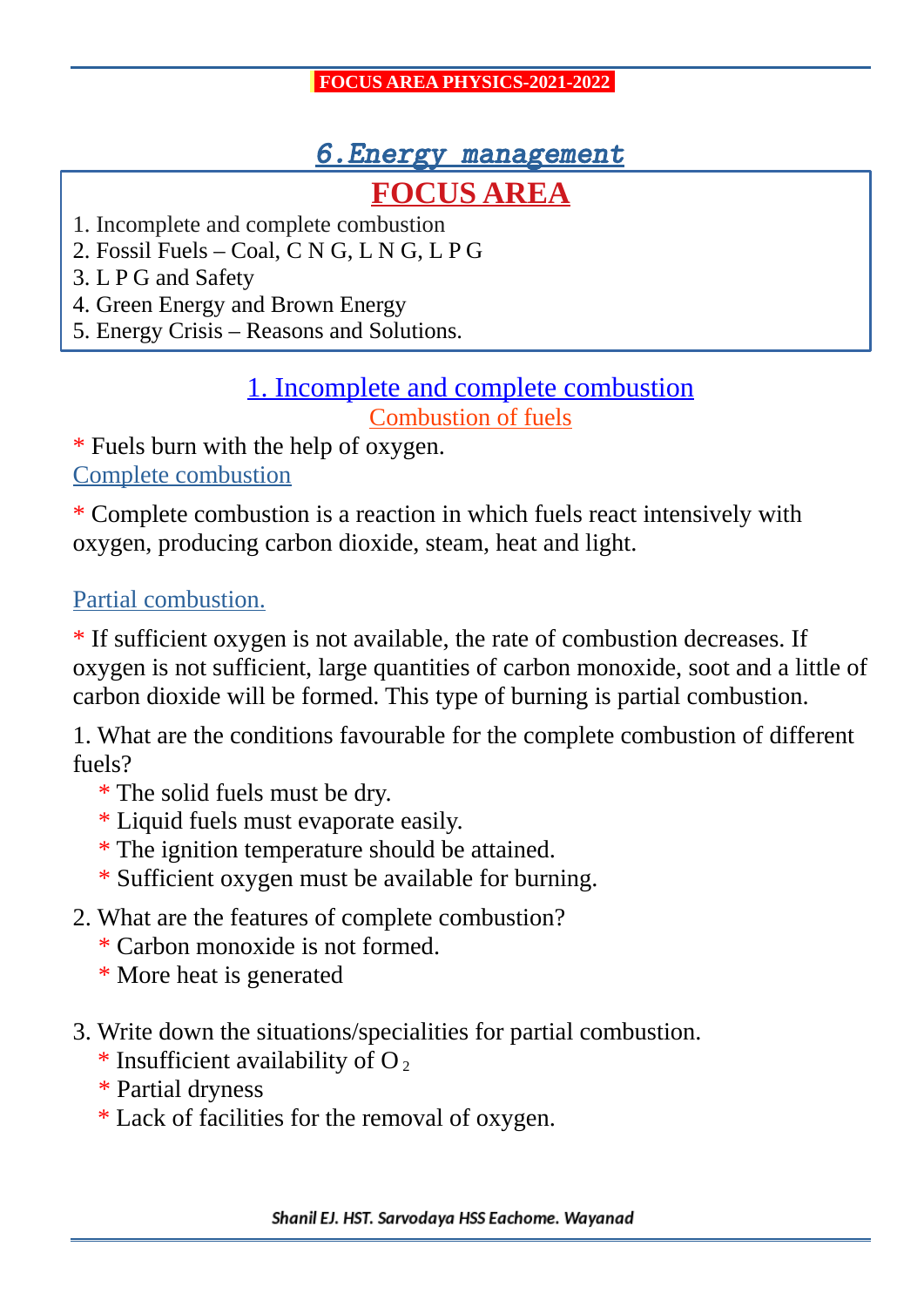- 4. What are the drawbacks of partial combustion?
	- \* Loss of fuel
	- \* Economic loss
	- \* Fuel loss
	- \* Atmospheric pollution
	- \* Wastage of time
	- \* More smoke is produced

# 2. Fossil Fuels

\* Fossil fuels are formed by the transformation of plants and animals that went under the earth's crust millions of years ago. The transformation took place in the absence of air under high pressure and high temperature.

\* Coal, petroleum and natural gases are fossil fuels.

#### Coal

- \* Coal is the most abundant fossil fuel on the earth.
- \* The main component of coal is carbon.
- \* Based on the carbon content, it is classified into four groups as peat, lignite, anthracite and bituminous coal.
- \* When coal is distilled in the absence of air, the substances obtained are ammonia, coal gas, coal tar and coke.

### petroleum

- 1. Which are the products obtained from fractional distillation of petroleum?
- \* Petroleum gas- Petrol Diesel- Kerosene Naphtha Fuel oil Lubricating  $oil$  - Grease – Wax ...

# Natural gases (CNG, LNG)

- \* liquefied natural gas (LNG) and compressed natural gas (CNG) from the natural gas obtained along with petroleum.
- \* The main component of all these is methane.
- \* These are used as fuels in vehicles, industries and thermal power stations.
- \* The importance of LNG is that natural gas can be liquefied and transported to distant places conveniently. It can again be converted into gaseous form at atmospheric temperature and distributed through pipe lines.

### LPG

\* The full form of LPG is liquefied petroleum gas.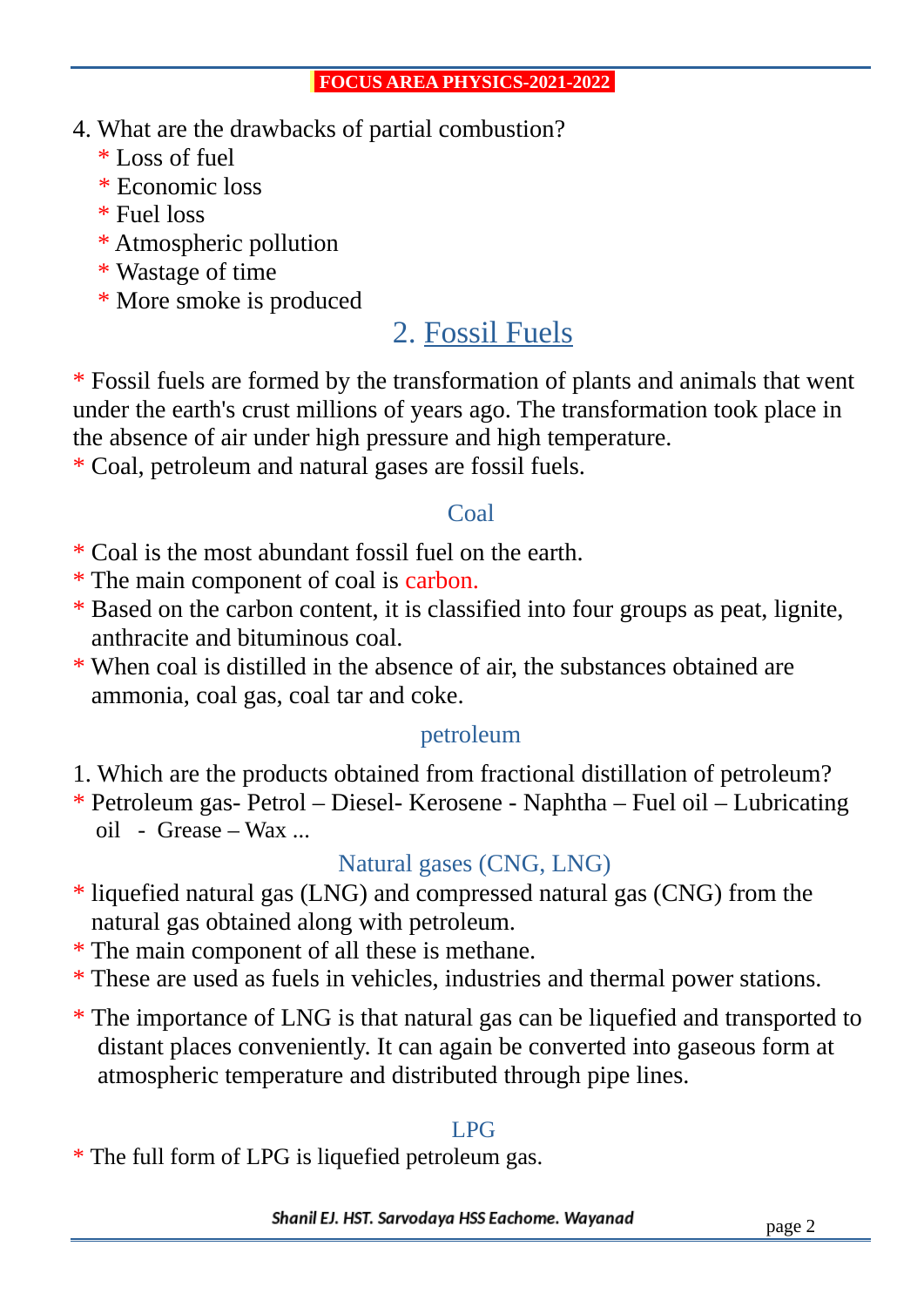- \* This is a colourless, odourless gas obtained through the fractional distillation of petroleum.
- \* Domestic LPG produces an odour since ethyl mercaptan is added as an indicator to detect gas leakage.
- \* The main constituent of LPG is butane.

#### 3. L P G and Safety

\* The expiry date marked on a cooking gas cylinder.

| marked on the top of the cylinder | Expiry date                            |
|-----------------------------------|----------------------------------------|
| "A $24$ "                         | 2024 months from January to March      |
| "B24"                             | 2024 months from April to June         |
| C.24                              | 2024 months from July to September     |
| "D 24"                            | [2024 months from October to December] |

- \* A,B,C,D indicate the month
- \* 24 indicate the year
- \* LPG is denser than air.

#### BLEVE (Boiling Liquid Expanding Vapour Explosion).

\* If there is a fire due to leakage of LPG then due to the heat the cylinder/ tanker will also get heated. Owing to the excess heat, the LPG becomes gas increasing the pressure inside .The ability to expand is 250 times for the gaseous LPG. Therefore when LPG becomes gas, the container cannot accommodate the entire gas. This increases the pressure to a very high level causing a huge explosion. This is known as BLEVE.

1.Never switch on or switch off electricity when there is a leakage of LPG. Why?

\* It is because the fumes of gas are highly flammable and even smallest of sparks can ignite a huge fire.

2.If there is a leakage of LPG does it rise up or come down in the atmosphere? Why?

\* Come down in the atmosphere. LPG is denser than air, so any leakage will sink to the ground and accumulate in low lying areas and may be difficult to disperse.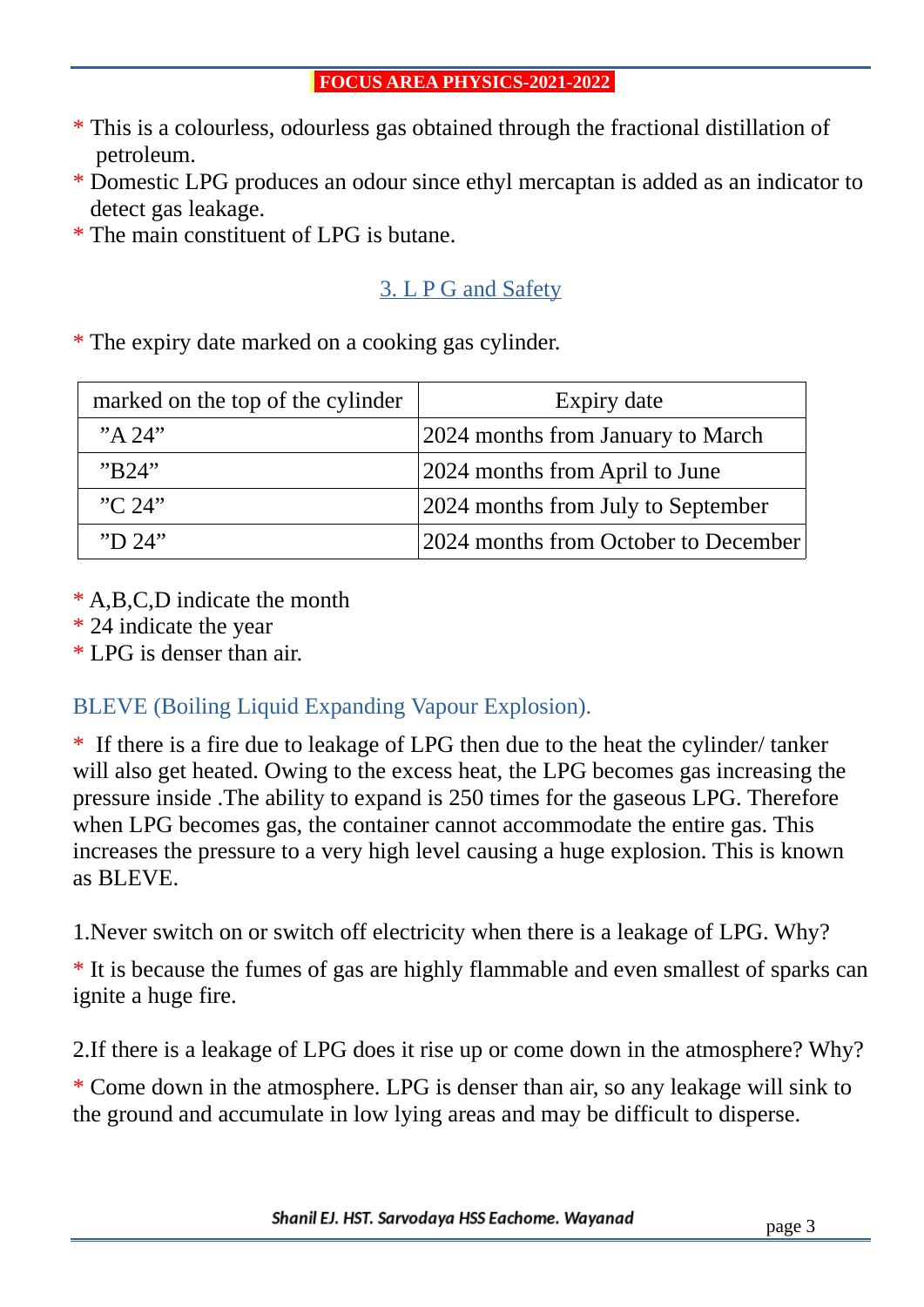3.What precautions are to be taken to avoid accidents due to LPG leakage?

\* Examine the rubber tube at regular intervals and ensure that it does not have a leakage.

\* Turn on the knob of stove only after the regulator is turned on.

\* Always store the LPG cylinder in an upright position and away from other combustible and flammable material.

\* Check for gas leaks regularly by applying soap solution on cylinder joints and suraksha pipes

4. If a gas leak is suspected or if the fire spreads on a cylinder, what else could be done?

\* If you are convinced that there is a gas leak, disconnect electricity from outside the home (switch off the main switches).

\* Switch off the regulator and shift the cylinder to an empty space. Keep the windows and doors open.

\* Request help from the Fire Force by calling in the toll free number 108.

\* Well trained rescue operators can put out the fire by covering the top end of the cylinder with wet sack to prevent the contact with oxygen.

\* If the fire is in flat or the top storey, then one should not try to escape using lifts. Only staircase should be used.

\* Cover the nose and the mouth with soft cloth to avoid the intake of smoke or gases.

#### 4. Green Energy and Brown Energy

#### Green Energy / Clean energy

\* Green energy is the energy produced from natural sources that does not cause environmental pollution.

\* All the energy produced from renewable sources belong to this category.

\* The renewable sources like solar energy, wind energy, energy from waves and energy from biomass are considered as green energy.

\* This is also referred to as clean energy.

### Green Energy

\* The energy produced from non renewable sources such as petroleum and coal, and the nuclear energy are named brown energy.

\* These are sources which cause environmental problems including global warming.